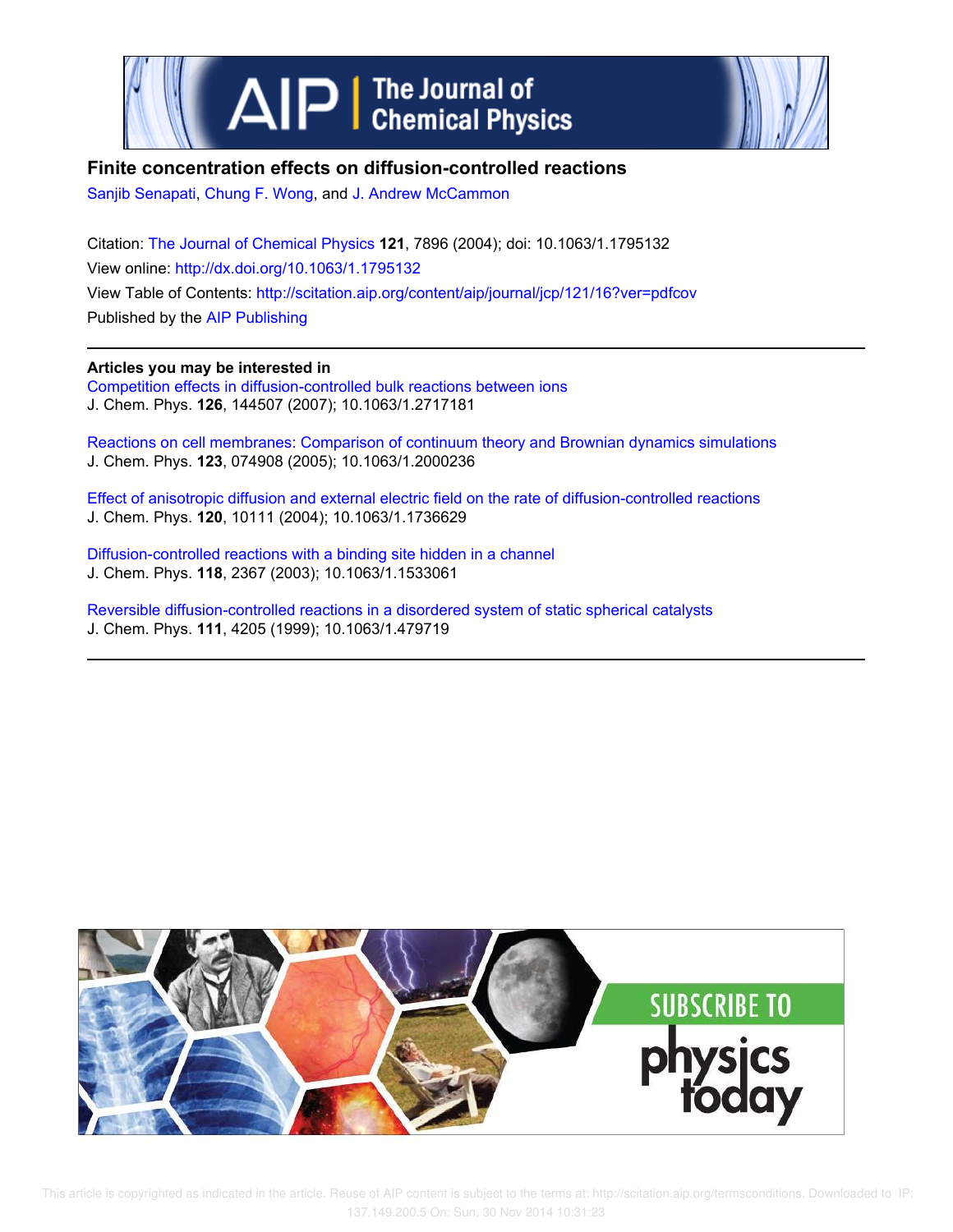# **Finite concentration effects on diffusion-controlled reactions**

Sanjib Senapati

*Department of Chemistry and Biochemistry, University of California, San Diego, La Jolla, California 92093-0365*

Chung F. Wong *Department of Chemistry and Biochemistry, University of Missouri, St. Louis, Missouri 63121*

J. Andrew McCammon

*Department of Chemistry and Biochemistry, University of California, San Diego, La Jolla, California 92093-0365; Howard Hughes Medical Institute, University of California, San Diego, La Jolla, California 92093-0365; and Department of Pharmacology, University of California, San Diego, La Jolla, California 92093-0365*

 $(Received 7 June 2004; accepted 27 July 2004)$ 

The algorithm by Northrup, Allison, and McCammon [J. Chem. Phys. **80**, 1517 (1984)] has been used for two decades for calculating the diffusion-influenced rate-constants of enzymatic reactions. Although many interesting results have been obtained, the algorithm is based on the assumption that substrate–substrate interactions can be neglected. This approximation may not be valid when the concentration of the ligand is high. In this work, we constructed a simulation model that can take substrate–substrate interactions into account. We first validated the model by carrying out simulations in ways that could be compared to analytical theories. We then carried out simulations to examine the possible effects of substrate–substrate interactions on diffusion-controlled reaction rates. For a substrate concentration of 0.1 mM, we found that the diffusion-controlled reaction rates were not sensitive to whether substrate–substrate interactions were included. On the other hand, we observed significant influence of substrate–substrate interactions on calculated reaction rates at a substrate concentation of 0.1*M*. Therefore, a simulation model that takes substrate–substrate interactions into account is essential for reliably predicting diffusion-controlled reaction rates at high substrate concentrations, and one such simulation model is presented here. © *2004 American Institute of Physics.* [DOI: 10.1063/1.1795132]

#### **I. INTRODUCTION**

Reactions occurring in solutions of viscous fluids are often influenced by the diffusive encounter of the reactant molecules. Examples include reactions in enzyme catalysis, electron or proton transfer, fluorescence and phosphorescence quenching, growth of colloidal particles, etc.<sup>1,2</sup> For these reactions, the diffusional approach of one reactant to the other is rate limiting when the subsequent transformation does not involve a large activation barrier. Various attempts have been made in the past to calculate the rates for these reactions. $3-13$  In most of these attempts, however, only the interactions between two reacting molecules (*A*,*B*) were taken into account. Interactions among *A* and among *B* were ignored. Here, we extend a previous simulation model<sup>14</sup> to take interactions among  $B$  into account while considering a dilute solution of *A* such that no significant interactions among *A* occur.

Analytical expressions for diffusion-controlled rate constants can only be obtained for reactant molecules with simple shapes. $11-13$  For complicated molecules such as proteins with irregular shapes and anisotropic electrostatic potentials, or for systems in which a variety of interactions among the reactant molecules operate simultaneously, obtaining analytical solutions is not feasible. Thus, computer simulations have played an important role in simulating more realistic systems. $3-10$  By implicitly modeling the effects of solvent on molecular interactions and dynamics, Brownian dynamics simulations have allowed long simulations to be carried out to study reactions occurring in complicated biological systems.

Northrup, Allison, and McCammon  $(NAM)$  (Refs. 3–6) proposed a method for calculating the rate constant of the diffusion-influenced reaction between two reactants *A* and *B*. While this method has been used in studying many enzymatic reactions for over two decades, it is based on the assumption that interactions among *A* and among *B* can be ignored. As a result of this assumption, one only needs to simulate the diffusion of one molecule of *A* towards one molecule of *B*. This assumption may no longer be valid when the concentration of one of the two species is high. In this work, we develop a simulation model that takes interactions among *B* into account, although we still ignore the direct interactions among *A*. This is a reasonable assumption for studying a solution in which the concentration of one of the species is sufficiently dilute. The simulation model is based on one developed earlier for studying the dynamical distribution of ions surrounding biomolecules.<sup>14</sup> In this model, a biomolecule is surrounded by a finite number of ions determined by a specified ion concentration. All the interactions among the ions and between the ions and a biomolecule were taken into account. In using this model to

 This article is copyrighted as indicated in the article. Reuse of AIP content is subject to the terms at: http://scitation.aip.org/termsconditions. Downloaded to IP: 137.149.200.5 On: Sun, 30 Nov 2014 10:31:23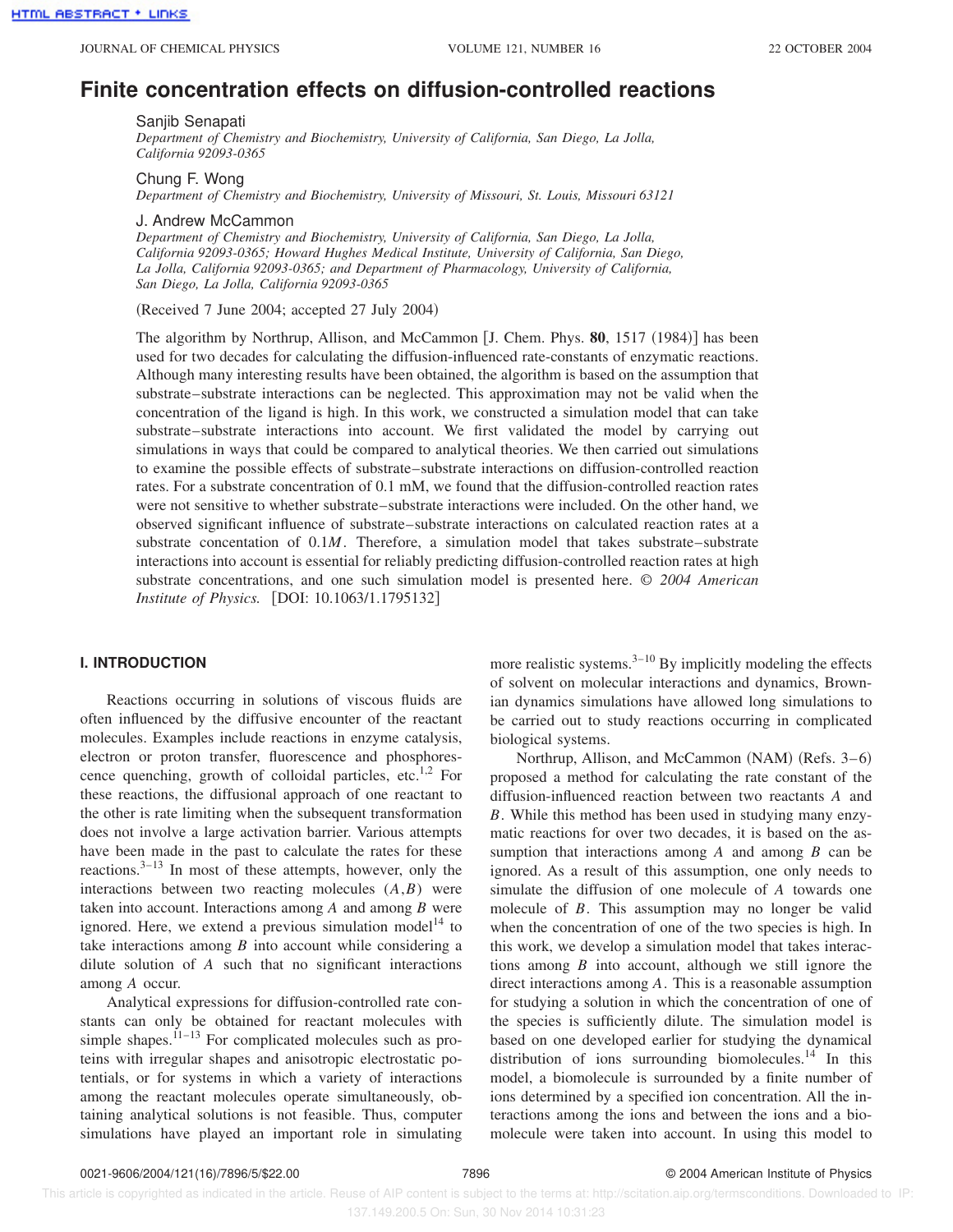simulate the distribution of sodium and chloride ions surrounding polyalanine, it was found that the preferential binding of sodium ions was dependent upon the ion concentration in a rather complicated manner, suggesting that accurate calculations of reaction rate constants at high substrate concentrations may also require proper treatment of the interactions among the substrates surrounding the biomolecule.

Here, we describe an extension of the previous model<sup>14</sup> for simulating the Brownian motion of ions surrounding a biomolecule, to allow calculation of the diffusion-controlled rate constant between an enzyme and small charged substrates, taking into account substrate interactions. We examine whether substrate interactions can significantly affect the diffusion-controlled reaction rate, and we provide quantitative models for calculating these rates. Two extreme cases were studied in this initial work. In one case, the ligand acted like an inhibitor so that an enzyme can no longer react with another ligand after it had reacted with a first one. In the other case, the enzyme had a very fast turnover rate so that every ligand reacted the moment it came into contact with the enzyme.

#### **II. METHODS**

The systems we study were composed of a protein at a low concentration and ligands at a finite concentration *C*. Although the simulation model can already deal with biomolecules with complex shape, $14$  the simulations here focused on simulating spherical proteins and substrates to facilitate comparison with analytical results when possible. The protein was modeled as a single sphere with radius 35 Å and molecular charge  $-8$  (in an attempt to crudely model acetylcholinesterase $^{15}$ ). The ligands were modeled as monovalent positively charged spheres with an exclusion radius of  $3$  Å, and a hydrodynamic radius of  $4.5$  Å (in an attempt to crudely model acetylcholine). In all simulations, the protein was held fixed at the center of the simulation box and a large number of substrates were allowed to diffuse around the protein with a diffusion coefficient *D* calculated from the hydrodynamic radius of the substrate. This is a reasonable approximation as the protein is significantly larger, and thus moves much slower, than the substrates.

The protein was considered to be isotropically reactive and reacted with a ligand upon collision. For the radii of the protein and ligand used in the simulation, this meant that a reaction occurred when the ligand–protein distance was *r<sup>o</sup>*  $=$  38 Å. As in our earlier work,<sup>14</sup> periodic boundary conditions were applied to a basic simulation box. The simulation box was cubic but different dimensions were used in different simulations. We studied a series of systems which we divided into two categories. Systems 1–4 fell in the category of dilute solutions and systems 5–8 fell in the category of concentrated solutions. Systems 1–4 were composed of one protein and seven ligands in a box of volume  $V = 500 \times 500$  $\times$  500 Å<sup>3</sup>. This corresponded to a ligand concentration of  $C=0.0001M$ . Systems 5–8 were composed of one protein and 203 ligands in a box of volume  $V=150\times150$  $\times$ 150 Å<sup>3</sup>. This corresponded to a ligand concentration of  $C=0.1M$ . The systems in each category differed from each other by the interactions included in them. No ligand–protein

TABLE I. Defining the systems.

| System   | Concentration | Ligand-Ligand<br>interactions | Ligand-Protein<br>interactions |
|----------|---------------|-------------------------------|--------------------------------|
| System 1 | 0.0001        | No.                           | No                             |
| System 2 | 0.0001        | No.                           | <b>Yes</b>                     |
| System 3 | 0.0001        | Yes                           | N <sub>0</sub>                 |
| System 4 | 0.0001        | Yes                           | Yes                            |
| System 5 | 0.1           | N <sub>0</sub>                | N <sub>0</sub>                 |
| System 6 | 0.1           | N <sub>0</sub>                | Yes                            |
| System 7 | 0.1           | Yes                           | N <sub>0</sub>                 |
| System 8 | 0.1           | Yes                           | Yes                            |

or ligand–ligand interaction were present in systems 1 and 5 so that the ligands diffused freely. In systems 2 and 6, the ligands did not interact with each other but interacted with the protein through a short-range hard-sphere potential (which was only used during the equilibration period to prevent the ligands from penetrating into the protein) plus a long-range Coulomb potential:

$$
U_{L-P}(r) = u_{ip}^{HS}(r) + q_i q_p / \epsilon r,
$$
\n(1)

where *r* was the distance between the *i*th ligand and the protein *p*,  $u_{ip}^{HS}(r)$  was the hard sphere interaction potential which was equal to  $\infty$  for  $r$  < 38 Å and zero elsewhere,  $q_i$ and  $q_p$  were the charges on ligand *i* and protein *p*, and  $\epsilon$  was the dielectric coefficient. In systems 3 and 7, only ligandligand interactions were present. The ligands interacted among themselves through a Lennard-Jones plus Coulomb potential:

$$
U_{L\text{-}L}(r) = \sum_{i} \sum_{j>i} 4\epsilon_{ij} [(\sigma_{ij}/r)^{12} - (\sigma_{ij}/r)^{6}] + q_{i}q_{j}/\epsilon r.
$$
\n(2)

Here, *r* was the distance between ligand *i* and ligand *j*,  $\sigma_{ii}$ and  $\epsilon_{ii}$  were the usual Lennard-Jones parameters between ligands *i* and *j*, and  $q_i$  and  $q_j$  were the charges on ligands *i* and *j*. In systems 4 and 8 the protein interacted with the ligands through a short-range hard-sphere potential (which was only used during the equilibration period to prevent the ligands from penetrating into the protein) plus a long-range Coulomb potential. The ligands interacted among themselves through a Lennard-Jones plus Coulomb potential. The forms of the potentials were the same as those in Eqs.  $(1)$  and  $(2)$ . Table I lists the interactions included in each of the eight systems. These systems were set up to facilitate comparisons with results from analytical theories, to evaluate deviations from the results for the NAM model, and to examine the significance of including ligand–ligand interactions on calculating reaction rates.

A dielectric constant of  $\epsilon$ =78 was used throughout the system. The short-range interactions were truncated at 20 Å, and a 50 Å cutoff was used for the electrostatic interactions. In each simulation, the first 20 ns data were discarded. A production run was then carried out to produce snapshots for initiating reactive simulations. Snapshots separated by 10 ns were used. To obtain reasonable statistics for calculating the quantities described in Results and Discussions, at least 1000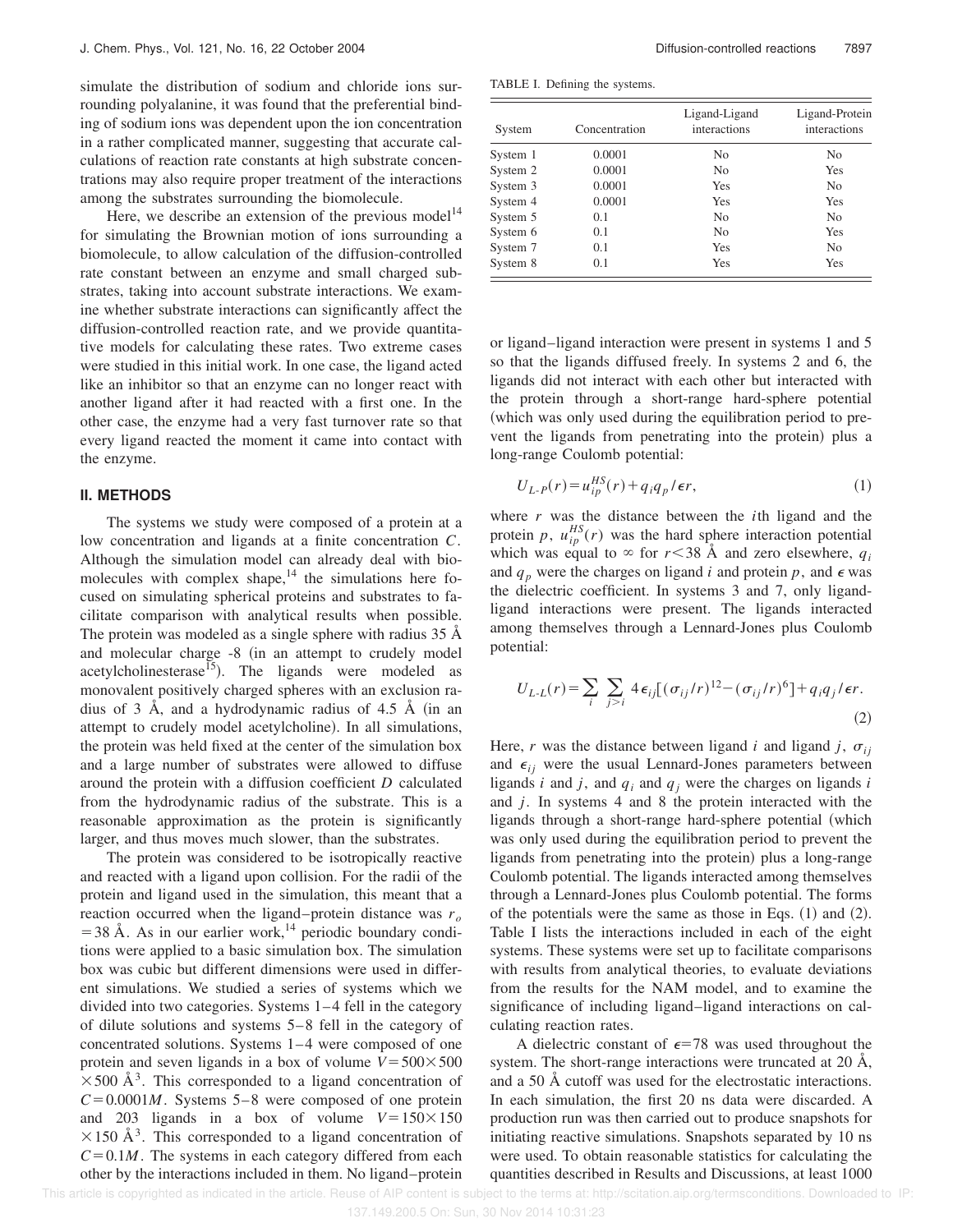

FIG. 1. The time dependence of  $\ln S_N(t)$  for the system in which no molecular interactions were included (system 1). The ligand concentration was 0.0001*M*.

of such configurations were used. While monitoring reaction starting from each of these snapshots, a time resolution of 1 ps was used.

The simulation model used the Ermak and McCammon algorithm<sup>16</sup> to generate a trajectory of a system of  $N$ interacting/noninteracting particles. The equation of motion for following the Brownian motion of the particles takes the following form:

$$
r_i(t+\delta t) = r_i(t) + D_i F_i \delta t / k_B T + R_i, \qquad (3)
$$

where  $r_i(t)$  is the position of the *i*th ligand at time *t*,  $k_B$  is the Boltzmann constant, *T* is the absolute temperature which was taken to be 300 K,  $D_i$  is the diffusion constant of the ligand which was taken to be  $0.545 \times 10^{-5}$  cm<sup>2</sup>/s,  $F_i$  is the force exerted on particle *i*,  $\delta t$  is the time step, and  $R_i$  is the random displacement. A time step of 0.04 ps was used in this work.

#### **III. RESULTS AND DISCUSSIONS**

To follow the reaction rate, one can focus on the fate of the protein surrounded by *N* ligands. We use the survival probability of the protein to describe its fate after surrounding it with an equilibrium distribution of ligands at time *t* = 0. The survival probability  $S_N(t)$  of the protein in the presence of  $N$  ligands at time  $t$  can be expressed as,<sup>8</sup>

$$
\frac{dS_N(t)}{dt} = -Ck(t)S_N(t);
$$
\n(4)

$$
d \ln S_N(t) = -Ck(t)dt,\t\t(5)
$$

where *C* is the concentration of the ligand and  $k(t)$  is the rate coefficient. Thus the slope of the linear plot of  $\ln S_N(t)$ versus *t* can give us the rate coefficient. In Fig. 1 we present such a plot for system 1. System 1 was a dilute solution system with a ligand concentration  $C=0.0001M$ . A linear least-squares fit through the data gave a rate constant  $k_D^o$  $=1.8\times10^{10}M^{-1}$  s<sup>-1</sup>. The main purpose of studying system 1 was to verify that our simulation model using the survival probability method could give reliable results for the reaction rate constant. System 1 represents one of the simplest model reactions for which an analytical solution is known. For a system with no interactions, the rate constant,  $k_D^o$ , is given  $by<sup>3</sup>$ 



FIG. 2. The time dependence of  $\ln S_N(t)$  for the system where the ligands interacted with the protein but did not interact with each other (system 2). The ligand concentration was 0.0001*M*.

$$
k_D^o = 4\pi D r_o \,,\tag{6}
$$

where *D* is the relative diffusion constant between the two reacting particles and  $r<sub>o</sub>$  is the separating distance below which reaction occurs. Using  $r_o = 38 \text{ Å}$  and  $D = 0.545$  $\times 10^{-5}$  cm<sup>2</sup>/s one obtains  $k_D^{\circ} = 1.6 \times 10^{10} M^{-1}$  s<sup>-1</sup>. This matches our simulated result within the estimated error range  $(1.8\pm0.3\times10^{10}M^{-1} \text{ s}^{-1}).$ 

If ligand–protein interactions exist for  $r > r_o$  but are centrosymmetric in nature, the analytical solution for the rate constant is, $3\overline{3}$ 

$$
k_D = \left( \int_b^{\infty} dr \left( \frac{\exp[U(r)/k_B T]}{4 \pi r^2 D} \right) \right)^{-1}, \tag{7}
$$

where  $U(r)$  is the potential of mean force between the protein and the ligand  $\left(-\frac{q}{q} \right)$   $\epsilon r$  in the models studied here) and *D* is the relative diffusion coefficient, which equals the sum of the diffusion constants of the reacting particles when hydrodynamic interactions are ignored. Using  $b=38$  Å and  $D = D_L = 0.545 \times 10^{-5}$  cm<sup>2</sup>/s (the diffusion constant of the protein was much smaller and thus could be neglected), one obtains  $k_D = 3.2 \times 10^{10} M^{-1}$  s<sup>-1</sup>. This can be compared to the results from system 2, in which ligand–protein interactions were present but ligand–ligand interactions were not included. System 2 is a dilute solution with a ligand concentration of 0.0001*M*. Figure 2 presents the time dependence of  $\ln S_N(t)$  for this system. The computed rate constant obtained from a linear least-squares fit of the data was  $k_D$  $=2.8\times10^{10}M^{-1}$  s<sup>-1</sup>. Again, this is in reasonable agreement with the analytical result.

To test the validity of the NAM theory, which ignores ligand–ligand interactions, one can simply compare results obtained from a model in which no ligand interactions exist with those obtained from a model in which ligand interactions are present. We already had two systems, 1 and 2, in which no ligand–ligand interactions existed. Introducing ligand–ligand interactions converted system 1 into system 3 and system 2 into system 4. Comparing the  $\ln S_N(t)$  versus *t* results between systems 1 and 3, and between systems 2 and 4 gives some insight into the significance of ligand–ligand interactions in influencing the reaction rates for this dilute solution with a  $0.0001M$  ligand concentration. The results are shown in Fig. 3. The figure shows that ligand–ligand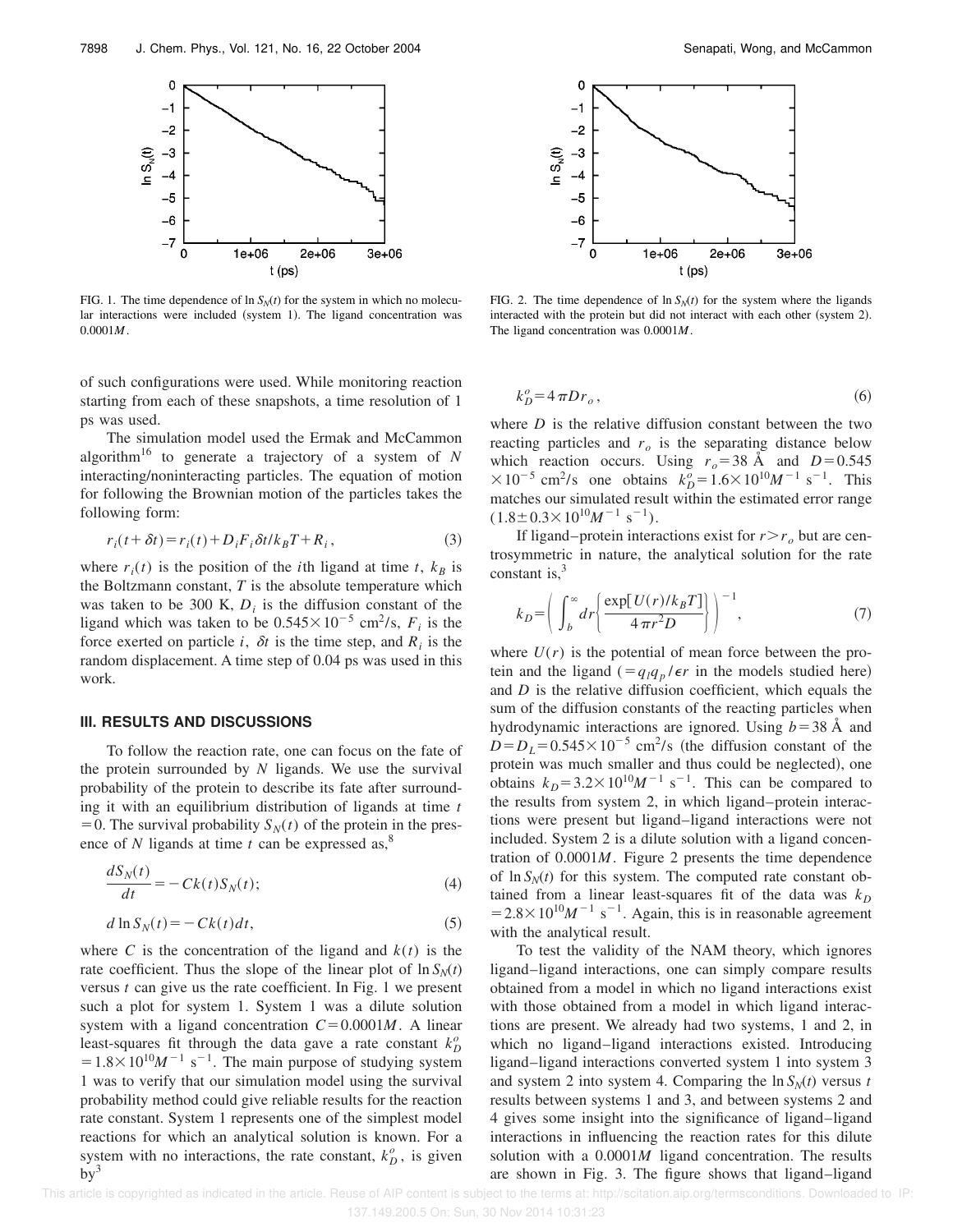

FIG. 3. A comparison of  $\ln S_N(t)$  vs *t* for various systems with ligand concentration equal to 0.0001*M*. The solid line is for the system in which the ligands did not interact with each other  $(s$ ystem 1), the long dashed line is for the system in which only ligand–protein interactions were present (system 2), the dashed line is for the system in which only ligand–ligand interactions were included (system 3), and the dotted line is for the system in which both ligand–ligand and ligand–protein interactions were present (sys $tem$  4).

interactions do not significantly influence the reaction rates for this dilute ligand concentration. Thus, as expected, the NAM theory works well at sufficiently low ligand concentrations.

We simulated four concentrated solutions at 0.1*M* by surrounding the protein with 203 ligands in a box with dimension  $150 \text{ Å}^3$ . In system 5, no ligand–protein or ligand– ligand interactions was present. A ligand–protein interaction potential was incorporated in system 6 to study the effects of protein–ligand electrostatic interactions on reaction rate. Systems 5 and 6 were then converted to system 7 and 8 by introducing ligand–ligand interactions. Figure 4 presents the variation of  $\ln S_N(t)$  with time for all the four systems. As before, the electrostatic interactions between the protein and the ligands had a significant impact on reaction rate. More interesting, however, was the significant influence of ligandligand interactions on reaction rate at this higher ligand concentration. The plot for system 7 where ligand–ligand interactions were introduced now deviates from that of system 5. Similary, the plot for system 8 deviates from that of system 6. In both cases, ligand–ligand interactions were seen to enhance the reaction rate.

In the above model, the enzyme was rendered inactive after reaction with a single ligand. We also constructed another model in which the enzyme was able to react with multiple ligands no matter how fast the next ligand came into contact with the enzyme after the previous one. As more



FIG. 4. Same as Fig. 3 except with a ligand concentration equal to 0.1*M*.



FIG. 5. A comparison of  $C_s(t)$  vs  $t$  for systems with a ligand concentration equal to 0.1*M*. The lines are the same as in Fig. 3.

ligands reacted, the concentration of the ligand gradually decreased. Figure 5 compares the time dependence of the variation of the ligand concentration,  $C_s(t)$  for systems 5–8. A significant influence of the ligand–ligand interactions on the reaction rate is also evident from this model. Therefore, both simulation models for systems 5-8 concluded that there are significant deviations from the NAM results at high ligand concentrations, such as 0.1*M*, for ligands that are singly charged and have a size similar to acetylcholine.

At higher ligand concentrations, it is hard to use these simulation models to obtain the steady-state rate constant at the long-time limit because most ligands react at earlier times. This is because many ligands are close to the enzyme in the equilibrium distribution before reactions are monitored when the ligand concentration is high. Accordingly, many trajectories need to be run to obtain good statistics for calculating the steady-state rate constant. Alternatively, one can calculate the potential of mean force (pmf) from the simulation and insert the pmf information into Eq.  $(7)$  to obtain a quantitative estimate of the rate constants.<sup>17</sup> This step would be of interest when longer simulations can be done to obtain better sampling statistics.

#### **IV. SUMMARY AND CONCLUSIONS**

The Northrup–Allison–McCammon algorithm has been used extensively for calculating the diffusion-controlled reaction rates of enzymatic reactions. This algorithm neglects the interactions among the substrate molecules. We have constructed a simulation model that includes such interactions. The simulation model was first tested on simple systems for which analytical solutions are available. We then applied the model to study systems in which no rigorous analytical solution is feasible and examined the significance of substrate–substrate interactions on diffusion-controlled reaction rates. We found that the approximation of neglecting the substrate–substrate interactions is valid at low ligand concentrations, such as 0.1 mM, but that significant deviations from NAM occur at higher concentations, such as 0.1*M*. The ligand concentration can reach concentrations as high as  $0.1M$  in real systems such as in synapses.<sup>18</sup>